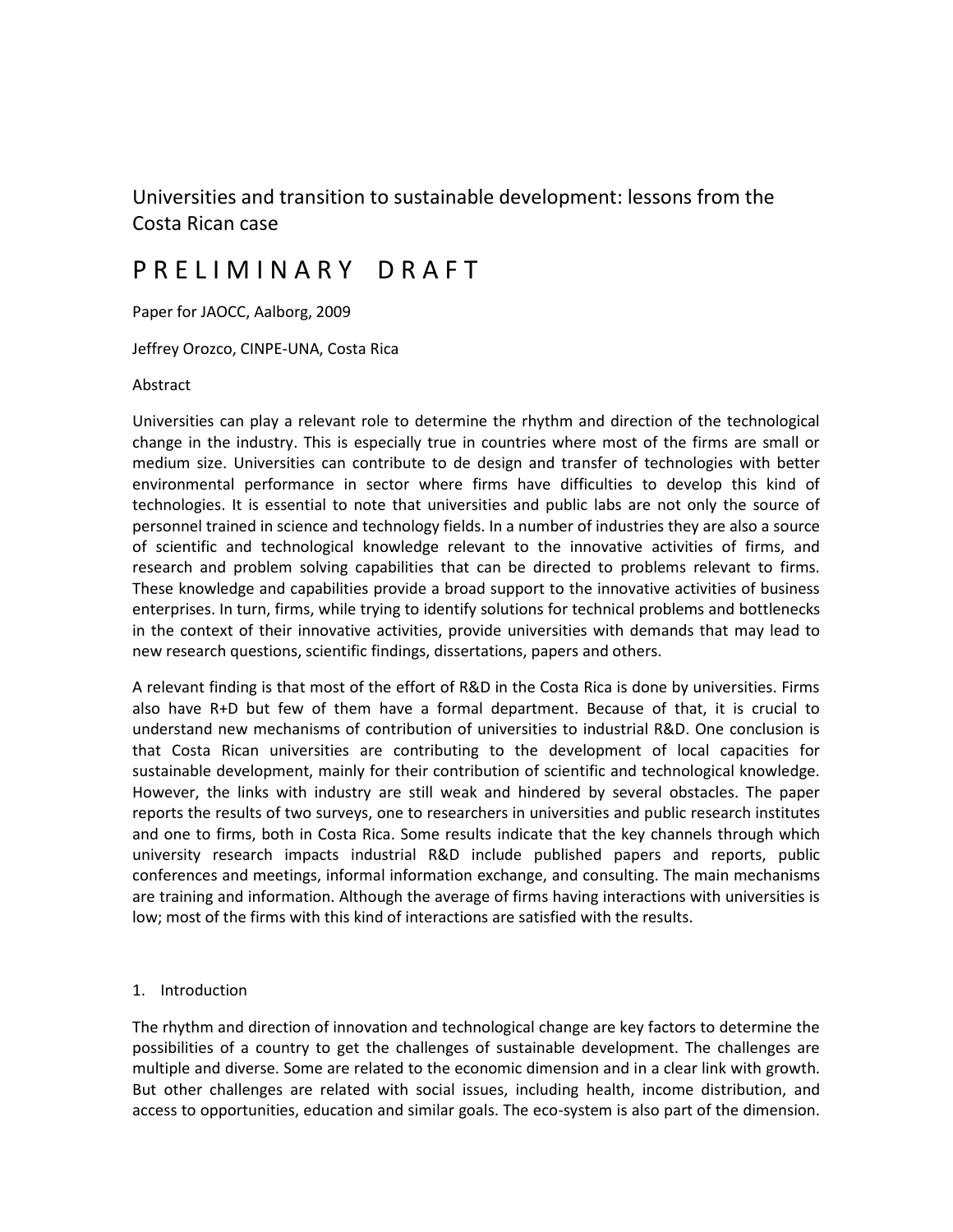The study of development is not an abstract task. Actually, development in general and more concretely the technological and economic progress of a country is normally based on the system of innovation. Stressing on the necessary transformations it is possible to establish the link between the debate about sustainable development and the debate about *systems of innovation*. Actually, most of the key questions in the study of systems of innovations are related to the explanation of why nations differ in economic performance, including the environmental dimension.

Different actors play a role in the transition process. For example, universities are relevant components of the system of innovation. In countries where most of the firms are small or medium size, universities can be very useful for the development and diffusion of technology. They can contribute to de design and transfer of technologies with better environmental performance in sector where firms have difficulties to develop this kind of technologies. However, the knowledge developed by universities is useful for firms only in certain conditions. In order to appreciate the role of universities and public research centers on innovation processes by firms, it is important to have a systemic approach. It is essential to note that universities and public labs are not only the source of personnel trained in science and technology fields. In a number of industries they are also a source of scientific and technological knowledge relevant to the innovative activities of firms, and research and problem solving capabilities that can be directed to problems relevant to firms. These knowledge and capabilities provide a broad support to the innovative activities of business enterprises. In turn, firms, while trying to identify solutions for technical problems and bottlenecks in the context of their innovative activities, provide universities with demands that may lead to new research questions, scientific findings, dissertations, papers and others.

A relevant finding is that most of the effort of R&D in the Costa Rica is done by universities. Firms also have R+D but few of them have a formal department. Because of that, it is crucial to understand new mechanisms of contribution of universities to industrial R&D. Firms in Costa Rica have concentrated in few objectives for the interactions with universities. The main have been to contract research that firms can not develop and to contract useful activities into the innovation processes by the firms. Support in processes of quality control has been also relevant. Firms recognize that university's laboratories and other resources that can be very useful to facilitate innovation processes for firms. However, the interactions between universities and the industry are still relatively week. The paper reports the results of two surveys, one to researchers in universities and public research institutes and one to firms, both in Costa Rica. Some results indicate that the key channels through which university research impacts industrial R&D include published papers and reports, public conferences and meetings, informal information exchange, and consulting. The main mechanisms are training and information. Although the average of firms having interactions with universities is low; most of the firms with this kind of interactions are satisfied with the results.

The barriers for stronger interactions are different for firms than for researchers. Firms mention mainly a week joint agenda, but researchers mention that bureaucracy at research centers and universities hinder the interactions with firms. The fact that most of the firms in Costa Rica has innovation activities aimed mainly to incremental innovations -as improvements in products and small changes in processes-, can also be a factor hindering stronger efforts joint projects in R+D. To complement the analysis, the paper report on several successful cases on the interactions between universities and the industry, especially in biotechnology projects.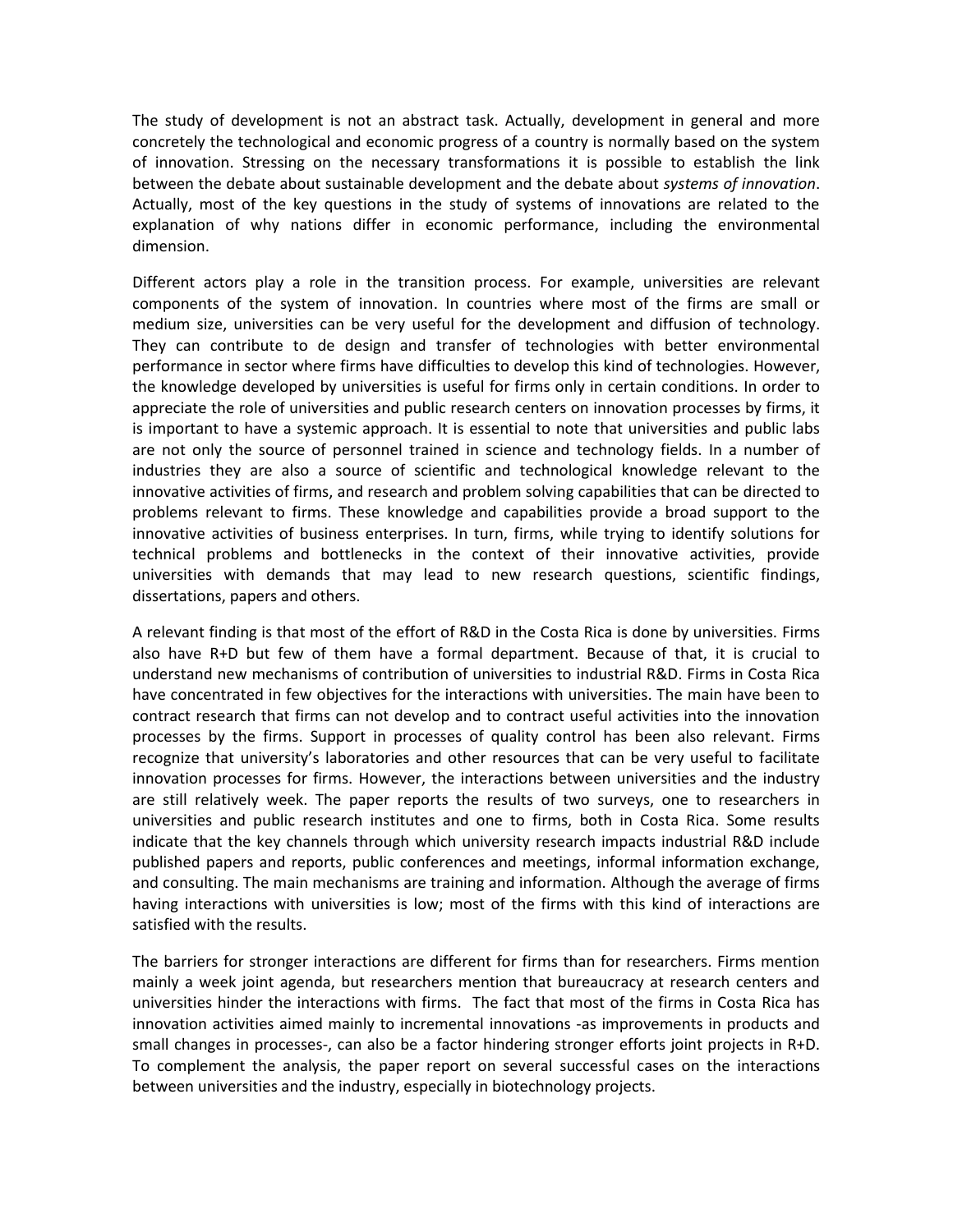One conclusion is that Costa Rican universities are contributing to the development of local capacities for sustainable development, mainly for their contribution of scientific and technological knowledge. However, the links with industry are still weak and hindered by several obstacles. Researchers in universities are improving their capabilities, but the amount of researcher and the time they have for research are not enough. A strong difference with respect to universities in developed countries is that there is not a culture of patenting. The lack of patenting has not been compensated by other kind of institution to promote the appropriation of the results of R&D projects. This lack of institutions is an obstacle for the interaction with the industry because both, universities and firms, feel uncertainty and distrust about the appropriation of results. Firms are reluctant to finance joint R&D projects with universities. The mechanisms of technological transfer are limited then to few general strategies, as seminars, exchange of free information and similar, but not to joint projects. In this context, universities should find new strategies for interaction with the industry if they want a stronger contribution to the transition to sustainable development. The contribution is crucial in Costa Rica; with a predominant presence of small a medium firms without R&D departments.

# 2. Conceptual framework

2.1. The role of systems of innovation in the process towards sustainable development

It is convenient to consider that development should be understood combining two perspectives. One define the vision or, more concretely, the challenges, which are multiple and diverse. Some challenges are related to the economic dimension and in a clear link with growth. But other challenges are related with social issues, including health, income distributions, and access to opportunities, education and similar goals. The eco-system is also part of the dimension. The second perspective of development is the idea of process of transformation, the way, strategies and actions for moving from a point to another in which the challenges are reached.

In this second perspective, it is clear that the study of development is not an abstract task. The process of transformation and, more concretely, the technological and economic progress of a country are normally based on some key sectors. There are some sectors leading the process of transformation and contributing with the conditions for the evolution of different institutions and for the economic performance of a country. The leading sectors normally differ in distinct countries and the processes in which the same sectors in different countries catch-up, may also present different trajectories. The contribution of the sectors to the development of the countries can also differ according to specific characteristics of the evolution of the sector.

The understanding of the concept of development is not an easy challenge. There has been a continuous discussion for several decades and more recently concentrating in the concept of sustainable development. '*Sustainable development*' as a concept was popularised by the Brundtland Report as that meeting 'the needs of the present without compromising the ability of future generations to meet their own needs' (WCED, 1987: p43). This concept was originally proposed as a starting point in exploring solutions for potential conflicts between several challenges or interest groups. The challenges or sub-goals can be summarised in four groups:

- Increasing or maximising human welfare of present generations
- Maintaining sufficient opportunities for welfare realisation of future generations,
- Conservation or improvement of environmental quality and natural resources availability,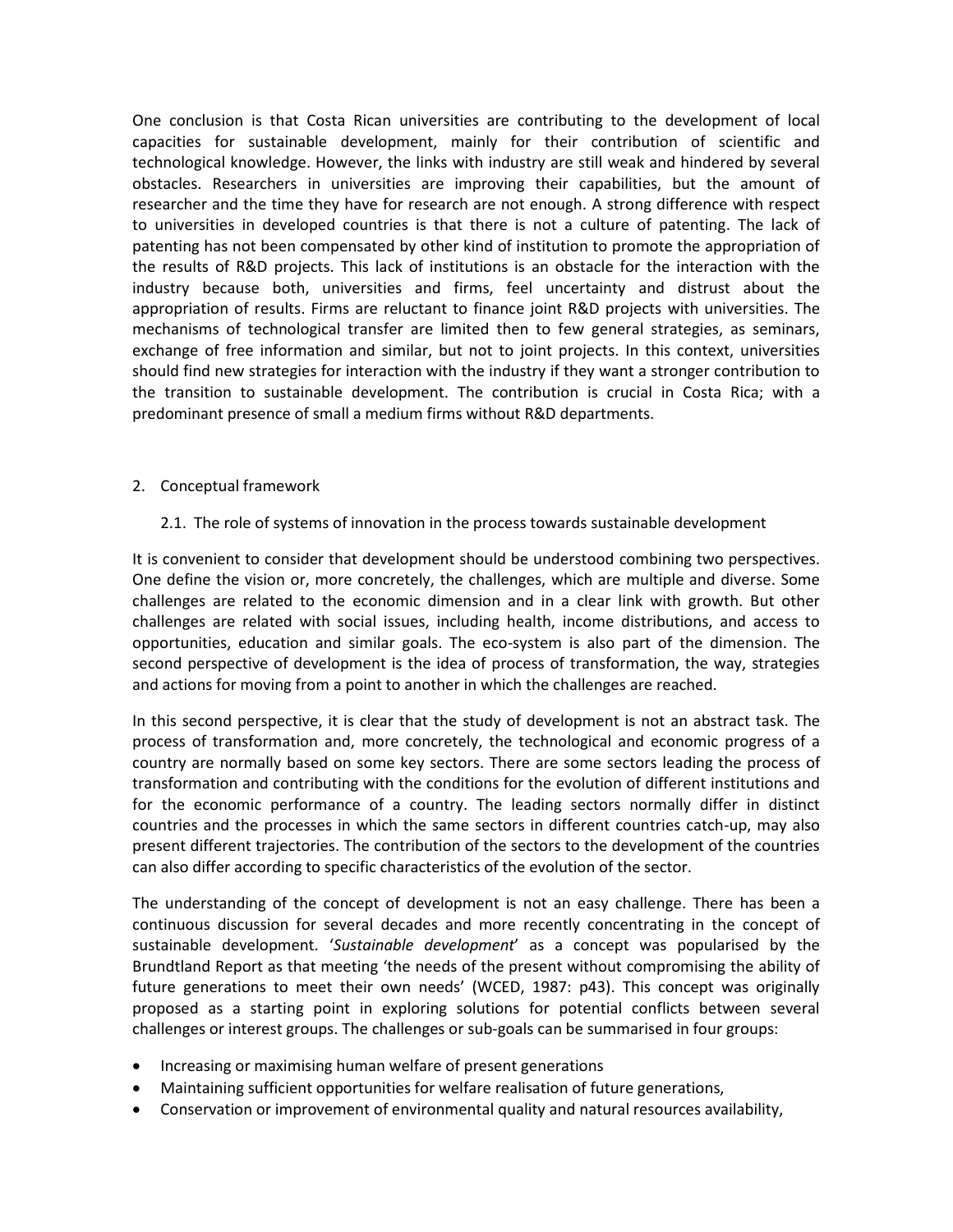• The preservation of biotic and genetic diversity.

The concept of sustainable development covers broader challenges and not only environmental protection. Instead, trade-offs should be considered, in terms of the possibility to achieve multiple challenges. The trade-offs would be present in terms of multiple use, multisectoral, spatial and temporal dimensions. This involves simultaneously solving problems of scale, allocation, equity and adjustment via investment and technological advance (Van den Bergh, 1996).

As a political concept 'sustainable development' has had a strong impact, opening a vast debate but also the adoption of political orientations toward the necessary transformations. So, in spite that the concept did not give a precise definition, it is clear that several countries and organisations have introduced changes in order to move in that direction. In the debate there are people highlighting different topics. One of the critics is that the concept does not make distinction between the vastly different needs in the First and Third Worlds not between the human needs and the consumers wants (Ekins, 1995). One more discussion is about if economic welfare is enough for 'meeting the needs' or if is necessary to totally change the concept of welfare (James, Nijkamp and Opschoor, 1990).

The concept also introduced the idea of limits for economic growth, not absolute limits but limitations imposed by the present state of technology and social organisations on environmental resources and by the ability of the biosphere to absorb the effects of human activities. This debate is about if sustainable development and GDP growth are or not in conflict and about what kind of changes should be stimulated.

One more point in debate is about what should be sustainable. The essentially economist's approach defends that is the level of welfare that is to be sustained or perpetuated through economic, institutional and technical change. That implies maintenance over time of aggregate resources stocks, such that the potential to generate welfare is not permitted to fall below the current level (Pearce 1986, Repetto, 1987). But other approaches of sustainable development focus on the physical or natural resource base of an economy (Daly, 1990; James, Nijkamp and Opschoor, 1990).

Summarising, from the discussion about the concept of sustainable development it is clear the need to consider several kind of challenges (economic, social and environmental) as well as the trade-offs between them. It is also important to use the concept as a political orientation for the necessary transformations toward a situation in which the exploitation of resources, the direction of investments, the orientation of technological development and institutional changes are made consistent with this diversity of challenges (Van den Bergh, 1996).

Stressing the necessary transformations it is possible to establish the link between the debate about sustainable development and the debate about *systems of innovation*. Actually, most of the key questions in the study of systems of innovations are related to the explanation of why nations differ in economic performance (Lundvall (ed), 1992; Edquist (ed), 1997). However, this focus on economic performance should not exclude the consideration of the other kind of challenges for sustainability (Segura, 1999).

It is convenient to study of the trajectories of the sectors following a sectoral innovation system approach (see Malerba F, 2004). This means to put emphasis in the trajectories of three different issues: the knowledge base, the actors and networks, and the institutions. The *Knowledge and*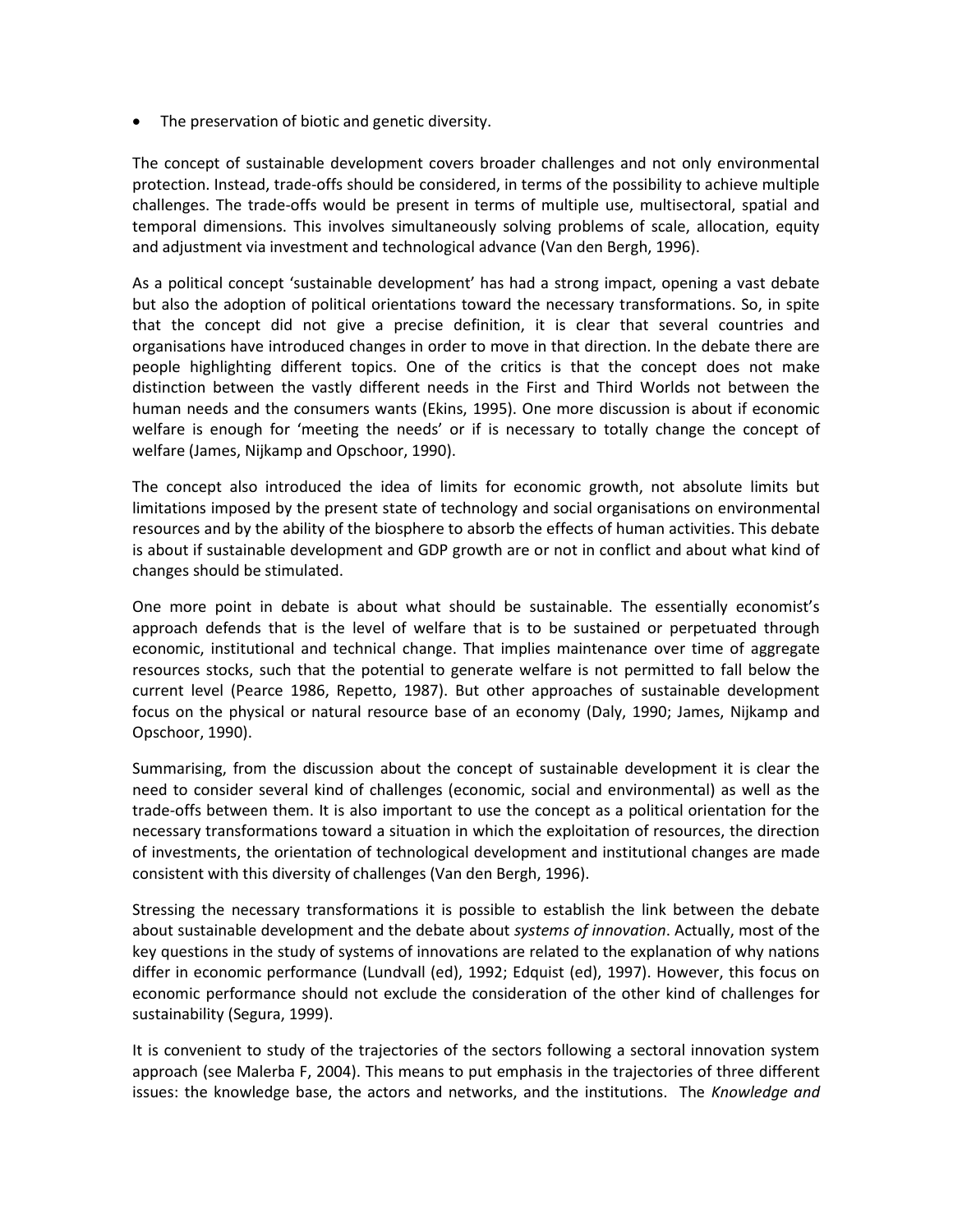*technological domain* is relevant because any sector could be characterized by a specific knowledge base, technologies and inputs. As argued by Malerba, in a dynamic way, the focus on knowledge and the technological domain places at the centre of the analysis also the issue of sectoral *boundaries,* which usually are not fixed, but change over time.

The dimension of *actors and networks* is also relevant. Actually, a sector is composed by heterogeneous agents, both organizations and individuals. Organizations include both firms (e.g. local firms, subsidiaries of multinational corporations, users, producers and input suppliers) and non-firm organizations (e.g. universities, financial institutions, government agencies, or technical associations), including sub-units of larger organizations (e.g. R&D or production departments) and groups of organizations (e.g. industry associations). Agents are characterized by specific learning processes, competencies, beliefs, objectives, organizational structures and behaviors. They interact through processes of communication, exchange, cooperation, competition and command. In a sectoral system framework, innovation is considered a process which involves systematic interactions among a wide variety of actors for the generation and exchange of knowledge relevant to innovation and its commercialization. Interactions include market and non-market relations that are broader that the market for technological licensing and knowledge, inter-firm alliances, and formal networks of firms, and often their outcome is not adequately captured by our existing systems of measuring economic output. *Institutions* are key factors, because agents' cognition, actions and interactions are shaped by institutions, which include norms, routines, common habits, established practices, rules, laws, standards and so on. A lot of institutions are national, as for example the patent system, while others are specific to sectors, as for example the sectoral labor markets or sector specific financial institutions (taken from Malerba, 2005).

For empirical use, the concept of sustainable development needs to be transformed into operational targets measured by indicators. In order to evaluate the impacts of innovation and catch-up processes on development, it is necessary to turn to a more pragmatic way of defining indicators related to the normal targets in the different dimension. The challenge is to have a set of indicators and to analyze the trajectories in different phases of development of the sectoral systems of innovation.

The concept of sustainable development is mainly used at a macro level. However, most of the challenges depend on transformation of the patterns of production, consumption and social behavior. From the supply point of view, a relevant dimension is on the patterns of production, which depends on transformations at sector and firm level. This implies to consider sustainability also at these levels. The concept *sustainable performance* is a way to have an operative approach of sustainable development at firm and sector level. The core aim is to stress the idea of different challenges to be considered in a holistic and systematic approach. More precisely, sustainable performance is defined as the simultaneous achievement of desired scenarios of performance in three dimensions (economic, social and environmental). In operative terms a process towards sustainable performance can be understood as an evolutionary process of setting multidimensional targets and strategies to reach the targets. To evaluate the contribution of innovation and catch-up process on sustainable performance of the sectors, it would be necessary to consider specific indicators which characterize the challenges in the different dimensions. It would be necessary to select a set of indicators which can be comparable among different countries and to evaluates how the evolution of the sectoral systems have impact such indicators (Orozco, 2004).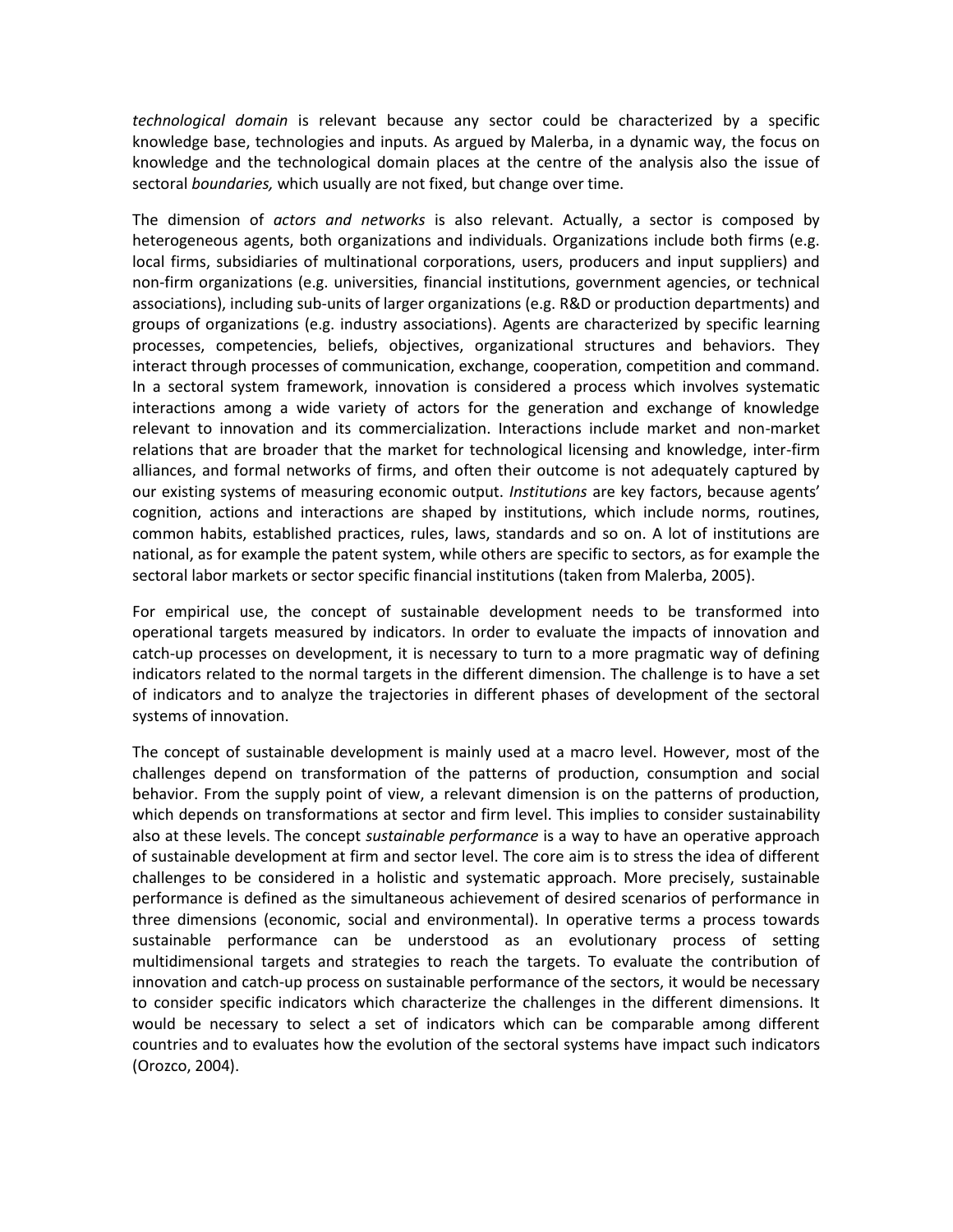The question is then how to study the role of sectoral systems of innovation on the performance of the sector and on the process of development of the country. The role of the systems of innovation on performance is derived from their role on innovation processes, especially on the fact that innovation is an interactive process. Edquist (2001) argues that the most important function of the systems of innovation is to produce, diffuse and use innovations. The relationships between institutions and organizations in a system of innovation influence innovation processes and thereby also the performance of the system (Edquist and Johnson, 1997).

The role of the systems of innovation is strong even in particular firms. Actually, firm efforts and competencies are supported and shaped by the system or, as Nelson has pointed out, "what firms do, and the technologies they employ and develop, are influenced to a considerable extent by the environment they are in" (Nelson, 1998: 512). A similar idea is presented by Cimoli (1998), arguing that the interactions between competencies (referring to a firm, organization or country abilities to solve both technical and organizational problems) and performance (as measured by variables such as competitiveness and contribution to industrial growth) are shaped by the systems of innovation. He also argues that economic performance depends on how each country implement policies and organizes its institutions, which are also part of the system of innovation. Some other studies emphasizes that growth and catch-up potentiality are clearly related to a country's historical path and to the development of the systems of innovation (Katz, 1997).

It is also necessary to consider an international dimension on technology transfer between countries. Receiving countries develop by adapting, debugging and improving technologies and competencies developed in some more advanced countries. Sectoral systems of innovations approach is a very useful tool for analyzing the possibilities of catching-up growth through importation of knowledge through different channels. The emphasis is on sectoral systems of innovation. However, firms and sector belong simultaneously both to national, local and sectoral systems. Because of that, even when the analysis is at sectoral level, it could be useful to use a national or a local approach of systems of innovation and to assess how the sectoral system contributes or not to strengthen the local and national systems. In some sectors, for example, a strong presence of transnational companies could contribute to strengthen a sectoral system but in an international level. Some of the components of the system are out of the local and national boundaries. The sector gets inputs (knowledge, financial resources, etc.) from foreign organizations, but does not strongly contribute to the countries development, because does not contribute to strengthen the local and national systems of innovation. In this situation it is possible to find some sector with weak linkages to international systems of innovation and with poor capabilities to incorporate knowledge. The transformations towards the challenges of sustainable development could be slow.

One important feature of the conceptualisation of system of innovation is the stress on the concept of system, considering the components, relationships and attributes. There are various approaches. We can distinguish input/output analysis, 'development blocs', national innovation systems, the Porter's 'diamond', sectoral innovation systems, local industrial systems, technological systems, and competence blocs (Carlsson et al, 1999).

As Lindegaard (1997) summarises, some common characteristics of the approaches to innovation system analysis are: technological change, innovation and learning are at the centre; most are holistic, interdisciplinary and historical approaches; they focus on variety and the differences between systems and sub-systems; interdependence and non-linearity are emphasised; they focus on the role of organisational change as a key factor for technological change and productivity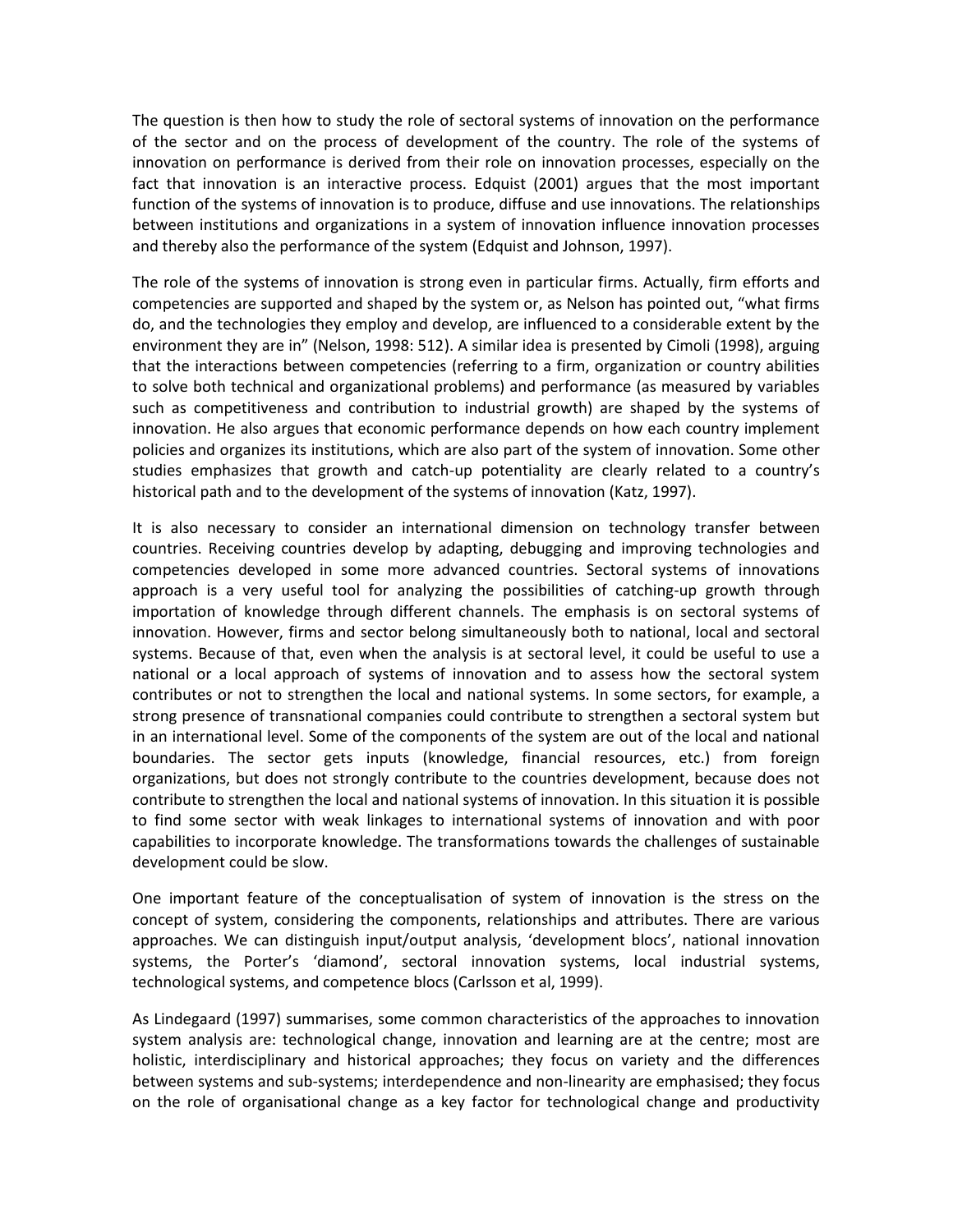growth; the role of institutions is also highlighted; they present a conceptual and analytical framework indicating an appreciative rather than formal view to economic theorising (see the discussion in Edquist, 1997).

One open question is about how to measure the performance of the systems of innovation. There are some contributions, but it is still an open research issue. Carlsson and colleagues (1999) argue that to evaluate the performance of a system means to evaluate each of these players, not primarily as single entities but connected in the entire system. They continue arguing that it is quite difficult to measure the performance at the system level, making it necessary to rely instead on a series of partial measures at the sub-system level.

One more open discussion is about how to use the system of innovation as an ex-ante approach. Arocena and Sutz (1999) argue that system of innovation is an 'ex-post' concept, that is, a concept built upon empirical studies trying to show similar patterns or comparing the differences between the systems especially in developed countries. But for less developed countries it is more useful an ex-ante and normative approach, where the concept may give some political orientation about the kind of policies stimulating the innovation processes.

# 2.2. U-Industry linkages

In order to appreciate the role of universities and public research centers on innovation processes by firms, it is important to have a systemic approach. Universities and public labs are not only the source of personnel trained in science and technology fields. In a number of industries this kind of research institutes are also a source of scientific and technological knowledge relevant to the innovative activities of firms. Improving research capabilities in universities can be a powerful strategy to address problems relevant to firms. These knowledge and capabilities provide a broad support to the innovative activities of business enterprises. However, firms must develop the capabilities do communicate with universities and research institutes in order to concrete specific demands for new research questions, scientific findings, dissertations, papers and other mechanisms to communicate knowledge.

The role of universities and public research centres inside the innovation system is relevant because of their focus on the generation and transfer of knowledge and learning capabilities building. These are fundamental factors affecting innovation processes (Ruiz, 2007). The links between universities and society have been an issue in the agenda for technological and innovation policies, especially for developing countries. The linkage involves three fundamental actors: the State, Universities and Firms. It is important to have a holistic approach, considering the context and economic situation affecting the scientific development and the opportunities for technological innovation. The knowledge created by universities and its use in the industrial processes is a cause of controversy and discussion. Strong links among universities and public research centres may be a strategic element for capability building, knowledge transfer and innovation in the industry, especially in developing countries where most of the R&D investments are done by this kind of research centres.

Cohen and Levinthal (1990) recognize the importance of the strength of external relationships in the development of absorptive capacity in firms. Development of close relationships may contribute to a firm's absorption capacity because such relationships can create and strengthen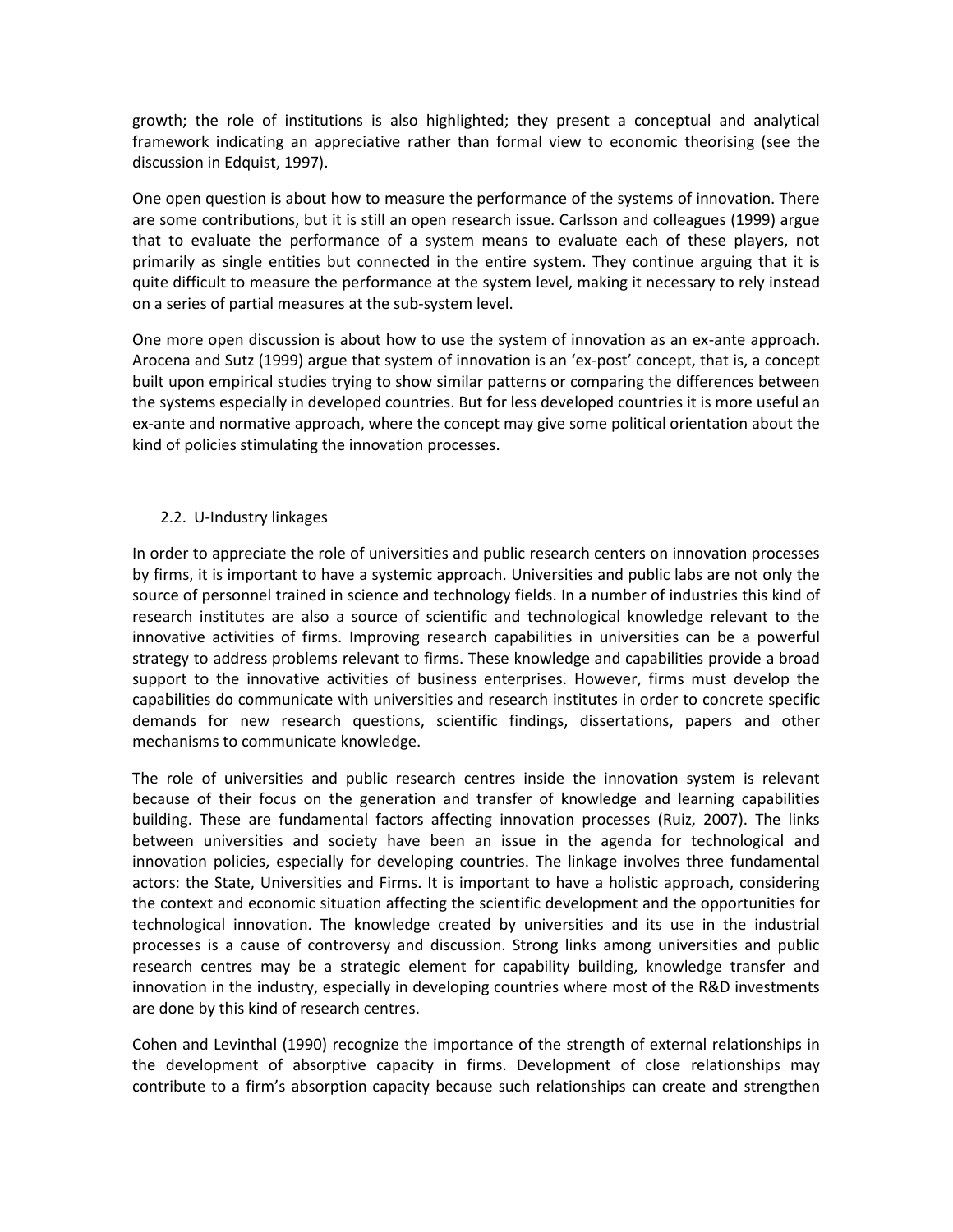information channels and facilitate the knowledge flow, hence increasing the efficiency of transfer of tacit knowledge.

When studying the interaction firms-universities (through research centres), we must keep in mind that this kind of links are in constant evolution and may change from one country to another (Albornoz, 1990). The dynamic relation between researchers in universities and public institutes with the industry sector has been a key for the development of the national system of innovation. It is important to consider both, the research capabilities in universities and public research centres and the absorption capacities by firms. These factors define in different ways the possible interactions and the processes of evolution across the time.

A relevant role of universities for sustainable development is their contribution to define the research agenda. This is especially true in developing countries, where the industry sector don´t have a strong participation in R&D activities. As pointed out by RICYT (2003) and by Sutz (2005), the industry sector in Latin America is very week in R&D activities and therefore has a poor influence in the research agenda. In these conditions, the incorporation of the challenges of sustainable development in the research agenda seems to be a clear task for universities. There is also a space for the use of specific regulations and incentives by the State, which orient the demands of research according to goals oriented by the dimensions of sustainable development.

3. Methodological framework

 $\ddot{\phantom{a}}$ 

This section describes the research method and the techniques used for the recollection of the data. We used two complementary methodological components. The first one is a survey to researchers in universities and public research centres. The other is a survey to firms.

# **Survey to researchers in universities and public research centres**

An important motivation that impulse this research has been to create a data base about the links among universities and public research centres with the industry from the perspective by the researchers. The creation of a database with representative statistical information was crucial. We used a Simple Random Sample (SRS) from the list of researchers in universities and public research centres.

The first challenge was the definition and verification of an appropriate sample frame. The first task was to create a data base with researchers and research centres, and then verify it. This list was the base for a representative sample. Using information from the main universities and public research centers we got a sample frame with 178 researchers. We decide to use the formula of the SRS for proportions, due to the characteristics of the subject of study, where a considerable amount of the variables in the research are qualitative, and, in some way because they refer to the proposal percentages of observations that can be found inside the investigated categories. The result was a sample of 128 researchers. We finally were able to capture information from 98 researchers<sup>1</sup>, getting of 76.6% of responses from the sample.

<sup>1</sup> The software "Statistical Package for Social Sciences" (SPSS) was used in the process of capture the information. Also MS Excel and SPSS where used in the quality assurance of the information, the analysis and tabulation of the data.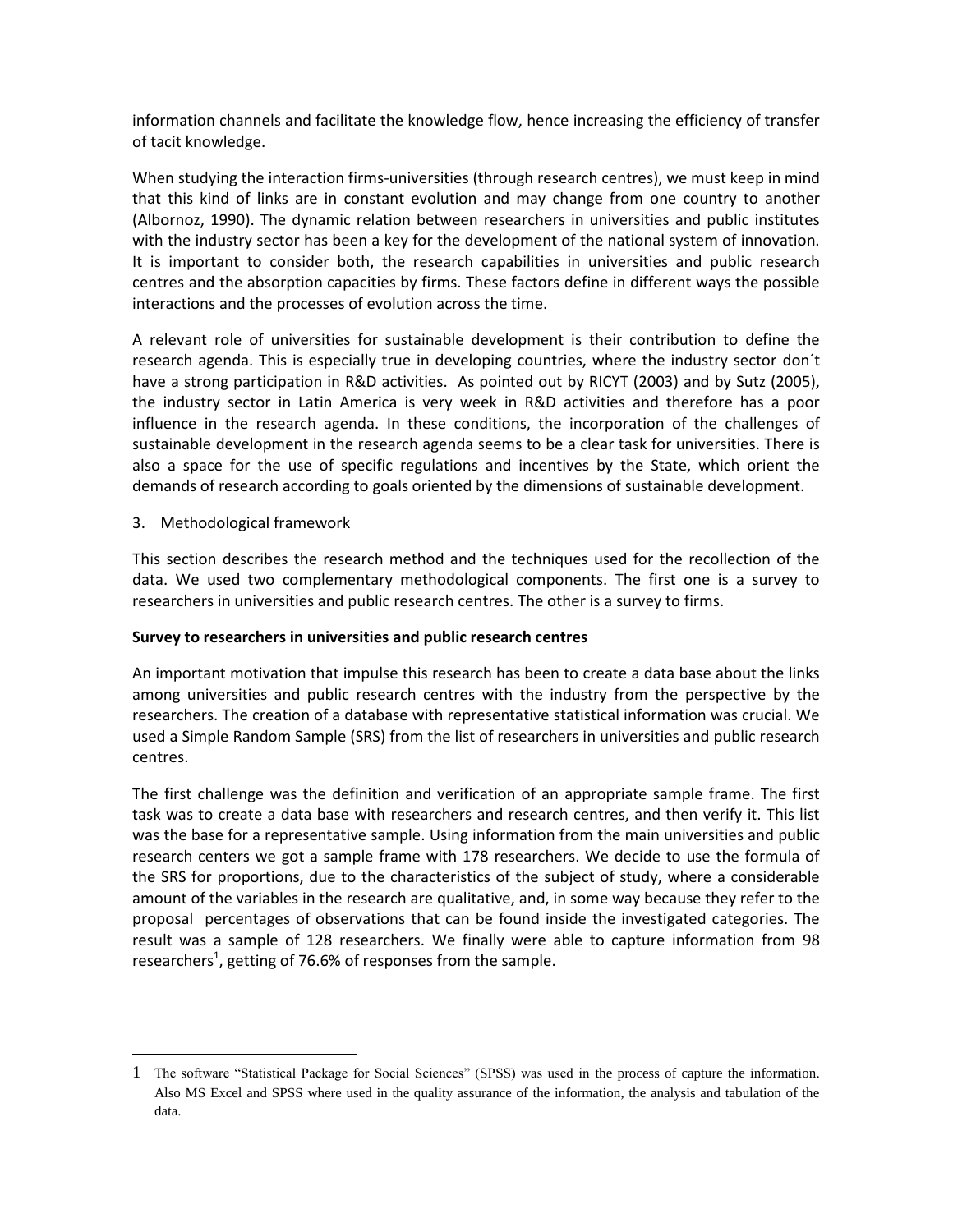#### **Survey to the industry sector**

As part of researchers at CINPE, we had the opportunity to coordinate the National Survey of Science, Technology and Innovation of Firms (2006-2007), developed by the Ministry of Science and Technology of Costa Rica (MICIT, 2008). The data in this paper is taken by the section on research centers link with the industry in this official survey.

The survey considered the following manufacture, energy and telecommunication sectors, including the sector of technologies for information and communication (ICT<sup>2</sup>). According to the official data by the National Institute of Statistics and Census (INEC), these sectors have 2.285 firms all together.

INEC provided the sample using a simple random sample method for proportions. The result was a sample of 396 firms, spread thru all the considered sectors. From this sample, it was possible to reach responses by 376 firms. So 95% of answers where reach in the national level.

- 4. U-Industry linkages and the challenges of sustainable development in Costa Rica
	- 4.1.The role of universities and public research centres in the innovation processes by firms

The kind of links between universities, public research institutes and firms in Costa Rica are very similar to the situation in other Latin American countries. The situation is quite different to the one in more developed countries. The evidence indicates that most of the interactions oriented in promoting innovation processes have been very poor or inexistent. Some firms seem to have very indirect and casual interactions. However, this kind of interaction is mainly to use the labs of universities and public. Research institutes, universities and firms are generating additional some efforts to strengthen the systems of innovation. In some countries some policies are used to promote stronger links. But in Costa Rica there is a lot of work to do, especially in generating thrust among the different agents in terms of financial sources and other kind of institution to facilitate interactions.

| <b>Table 1</b><br><b>Costa Rica: Investment on Scientific and Technology Activities (STA)</b><br>$2006 - 2007$ |                                |                           |           |      |
|----------------------------------------------------------------------------------------------------------------|--------------------------------|---------------------------|-----------|------|
| Scientific and Technology Activities                                                                           | Expenditure (millions of US\$) | % regard to<br><b>GDP</b> |           |      |
|                                                                                                                | 2006                           | 2007                      | 2006 2007 |      |
| Total                                                                                                          | 284,72                         | 326,87                    | 1,26      | 1,24 |
| Research and Development (R&D)                                                                                 | 87,82                          | 84,27                     | 0,39      | 0,31 |
| Formation and Education                                                                                        | 142,10                         | 170,00                    | 0.63      | 0.65 |
| <b>Scientific and Technological Services</b>                                                                   | 54,80                          | 72,53                     | 0.24      | 0,28 |
| Source: MICIT, 2008                                                                                            |                                |                           |           |      |

<sup>2</sup> The TIC´s services subsectors are excluded.

 $\overline{a}$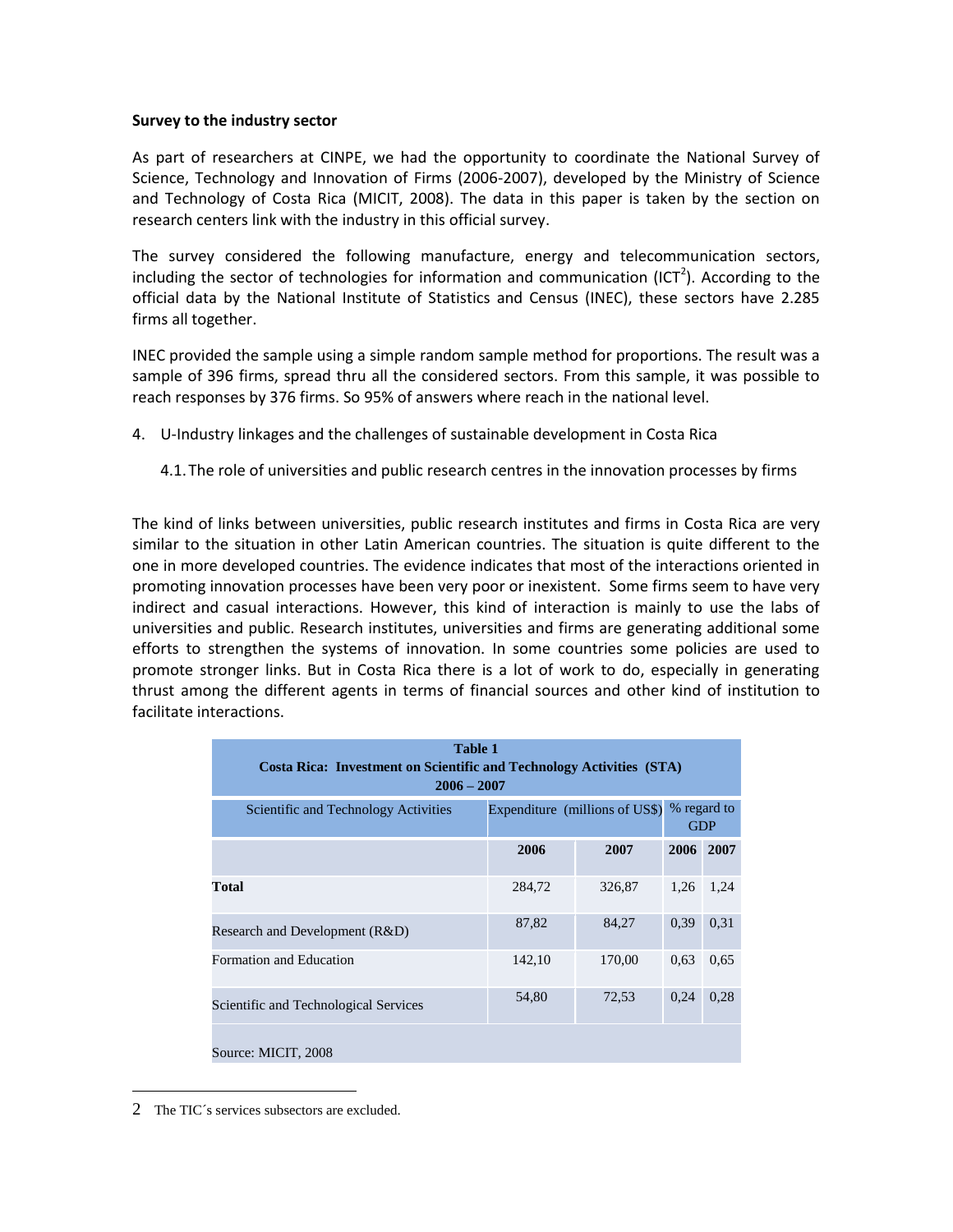National Scientifics have more linkages with foreign colleagues, than among them. Most of the funding for projects comes from foreign sources. The capacity of attracting foreign funds should be stimulated, but this is not enough. The country must generate a bigger capacity to capture national funds for research and development (MIDEPLAN, 2006).

The diagnosis by "Estrategia Siglo XXI" and the data from the national science, technology and innovation (2008) survey, shows that investment in science and technology, and particularly in research and development (R&D) activities, is extremely low for development aspirations of the country. A weak integration between science and the productive processes is evident. Besides, an insufficient effort is been done in the formation of scientific and technical professionals.

| Table 2<br>Costa Rica: Investment in R&D, by sector<br>$2006 - 2007$ |                                   |       |             |       |
|----------------------------------------------------------------------|-----------------------------------|-------|-------------|-------|
|                                                                      | Investment in millions of dollars |       | Percentages |       |
| Sector                                                               | 2006                              | 2007  | 2006        | 2007  |
| <b>Total</b>                                                         | 87,82                             | 84,27 | 100,0       | 100,0 |
| <b>Public Sector</b>                                                 | 11,33                             | 13,45 | 13,0        | 16,0  |
| <b>Academic Sector</b>                                               | 28,64                             | 38,18 | 33,0        | 45,0  |
| Non Profit organizations                                             | 4,13                              | 4,88  | 5,0         | 6,0   |
| <b>International Organisms</b>                                       | 0,03                              | 0,03  | 0,0         | 0,0   |
| Firms Sector (R+D)                                                   | 43,68                             | 27,73 | 50,0        | 33,0  |

*Source: National survey of science, technology and innovation to Firms. Costa Rica. 2008. MICIT-CINPE/UNA.*

# 4.2 Costa Rica Science and Technology Activities

The investment in science and technology activities in Costa Rica is low in relation to the GDP. Most of the efforts concentrate in teaching and training activities, but less in R&D and scientific services. It is interesting the reduction in the investment on R&D activities in 2007 compared with 2006, especially in the industry sector. Table 1 shows how investment in R&D is relative low as a percentage of the GNP.

The role of academic sector is important, not only in absolute term, but because of a sustain tendency into these kind of activities within the sector, even with a considerable rise from 2006 to 2007. This data evidence that even with the efforts made in R&D in the private sector, the academic sector continues as the one that concentrates a major contribution and continuity in these kinds of scientific efforts. Universities may become a solid base supporting the industry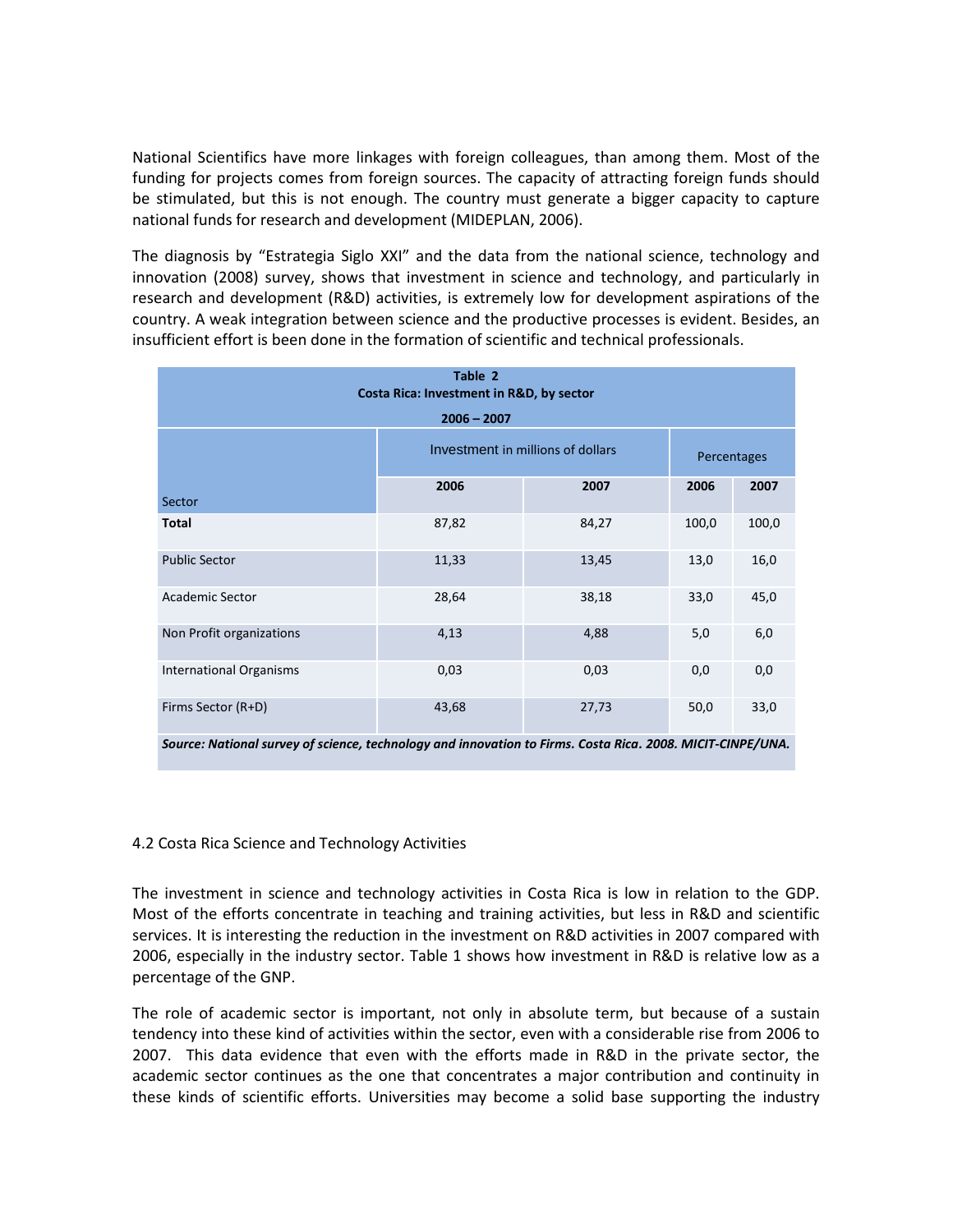sector. The industry sector reveals considerable changes from one year to the other. The composition of R&D investment varies considerably. The industry sector moved from providing 50% of R&D investment in 2006 to 33% in 2007. There was an absolute diminution from US\$43.68 millions to US\$27.73 millions for that sector.

Another finding is that 62% of the enterprises said they have carry out R&D activities, but only 29.2% make them regularly or in a continuous way, centralised in an exclusive R&D department. 12.5% of the firms have regular but decentralised way R&D activities. This means that they do not have a specialised R&D department. 52.8% of the firms carry out R&D activities but occasionally and in decentralised way (MICIT, 2008).



**Graph 1. Investment in I+D with regard to GDP, year 2006**

Source: Own elaboration with data from RICYT and MICIT, 2008

As appreciated in Graph 1, no matter was has been done until now by the academic sector and the private sector, the investment in R&D as a percentage of GDP is still below the Latin-American average. Actually, the Costa Rican situation is very low with respect to the regional leader, Brazil, and more developed countries as United States or Canada.

#### **Contribution of Universities and PRC to Innovation Processes**

Costa Rican academic sector plays a fundamental role due to its contribution in scientific and technological activities in general, but also for its investment in research and development activities. However, the interactions with the industry sector are still weak and keep facing some barriers.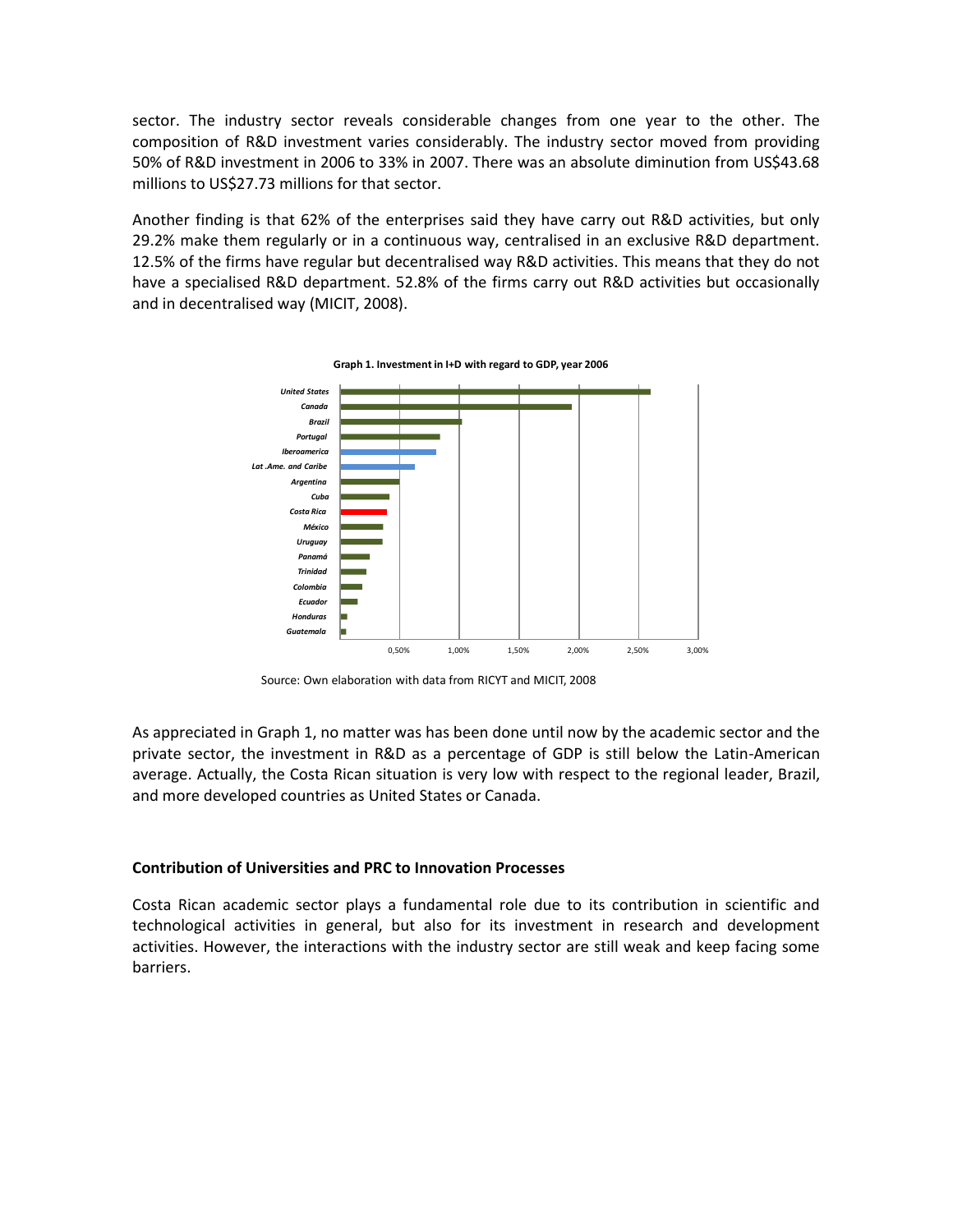# **Education and Capabilities Levels of the Researchers within the Academic Sector**

The universities and public research centers have invested in building research capabilities. A growing amount of researches are getting masters (55%) and doctors (26%) degrees. Those results show a relevant local base that may be very useful for R&D projects and for joint projects with the industry sector.





The amount of request and granted patents by research centres is an indicator of the scientific efforts. In Costa Rican case, very few research centres patent. Only 3% of the interviewed centres had obtained patents properly registered in Costa Rica Patent Office. These reflect that patenting is not part of the development strategy of public research centres. Most of those centres (94%) do not apply for a national nor international patent. The few centres that have decided patenting seem to stronger interactions with multinational firms located in the country (see graphs 3 and 4).

Another indicator of local capabilities to promote innovation and technological change is the use and development of their own software. In Costa Rica the study shows that even when the PRC do not patent their own software, a 30% of them used any kind of own made software, with a rise tendency in last few years. Then local capabilities have been creates for a greater development in this aspect.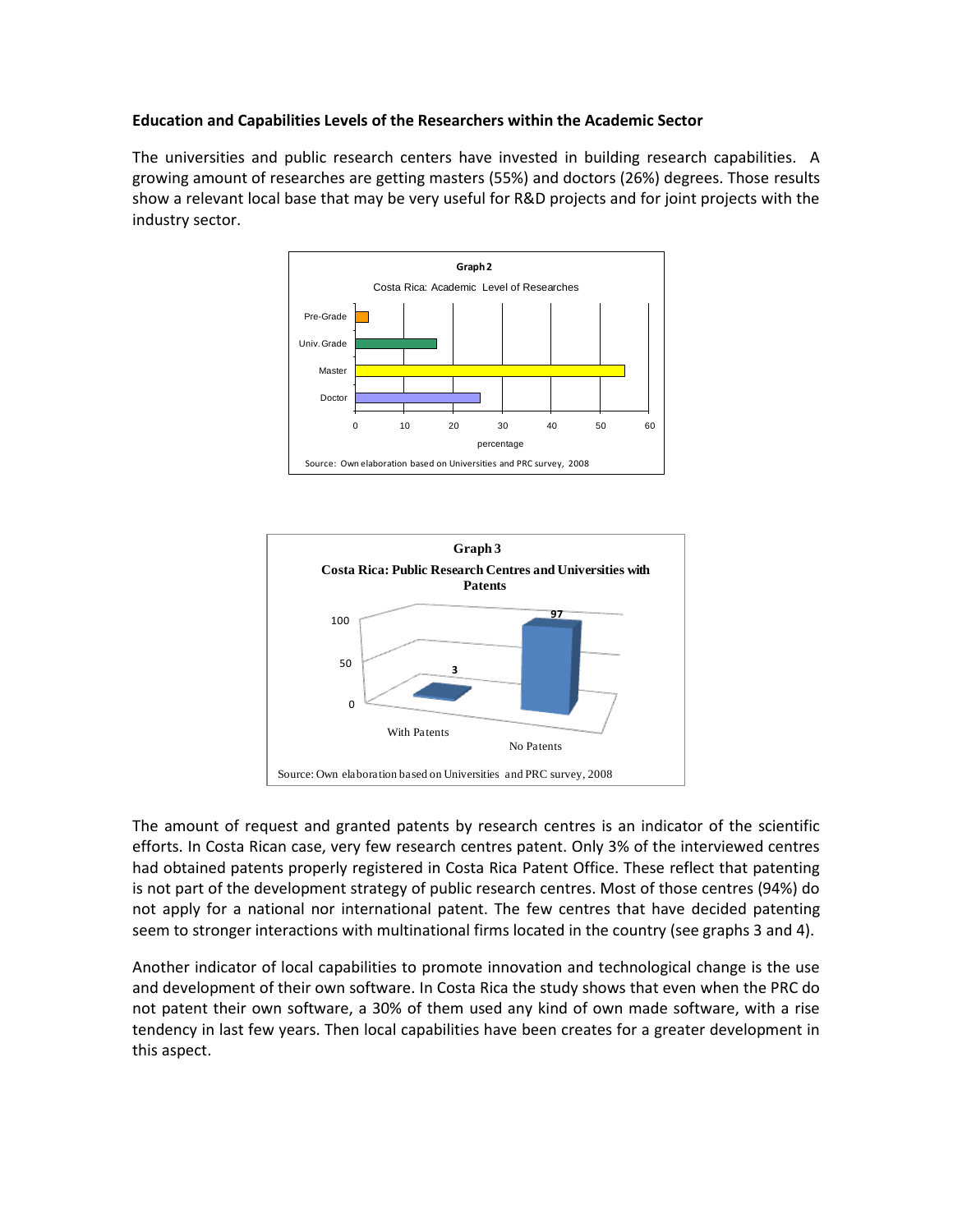

# **Different types of Universities and PRC – Firms Linkages**

A central aspect of the dynamic linkage between universities and firms is the participation of research centres in the knowledge transfer, solving technical and technological problems and training to the productive sector. It is necessary an important change by universities and PRC in how they create interactions with firms, taking into account research activities that complement productive processes. Researchers should become able to participate in teams with firm´s workers in order to solve real problems. A result would be the creation of capabilities inside the firms. Most important kind of linkages are the projects that imply technological transfer, consultancies about concrete technological problems of the firms, R&D projects and training and capability building by the research centres (see graph 5).



**Costa Rica: Importance of different types of U-PRC interaction with firms (%)**

**Graph 5**

Source: Own elaboration based on Universities and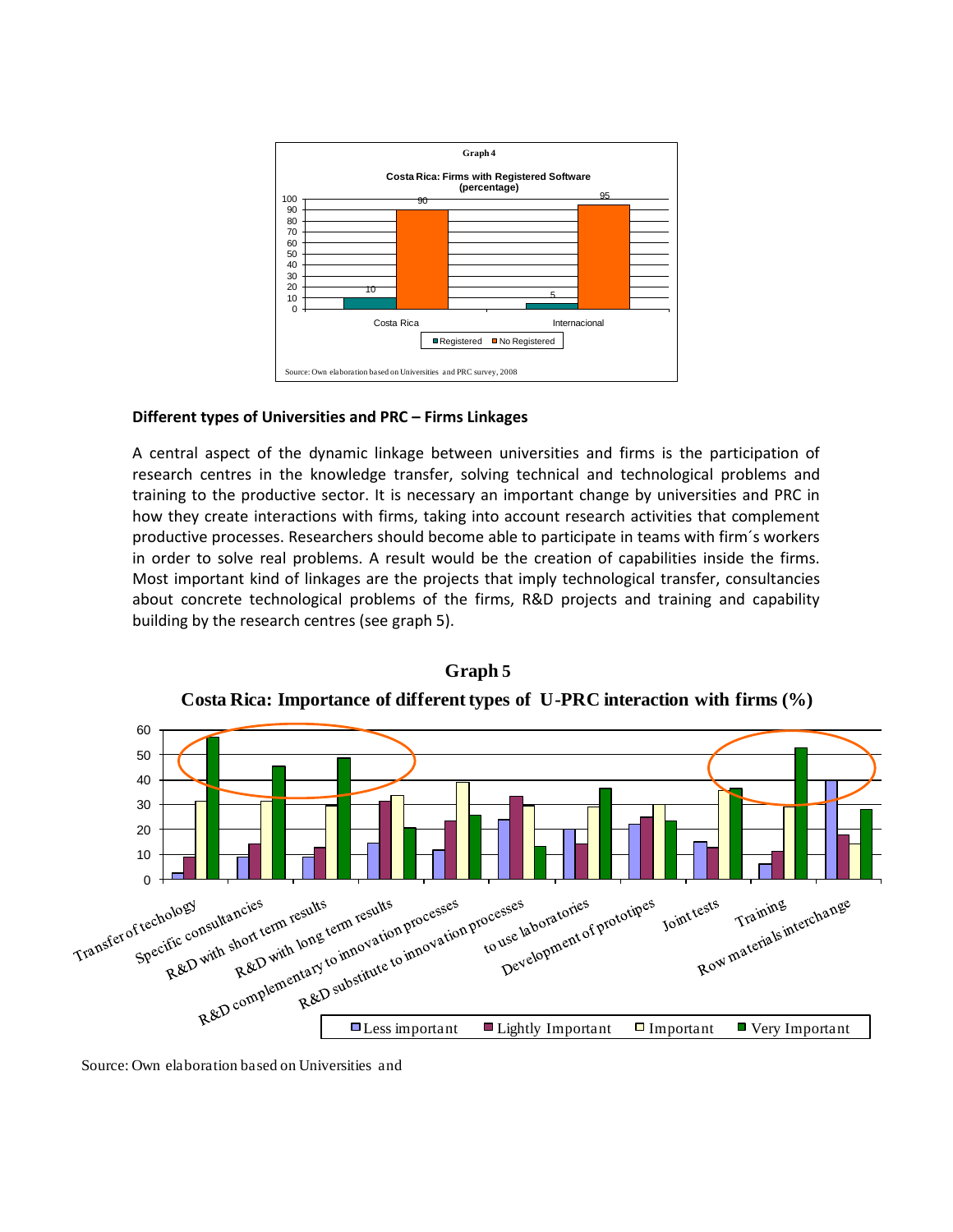#### **Main results from the Linkages between Universities and firms**

From the researcher's point of view, professional capability building (for 73% of researchers), dissertations and publications and thesis, are the most important results in the interaction with firms. Otherwise, the acquisition of new patents or any kind of own software (see graph 6) are less important. Notice that the research centers are not focus in creating new firms3 neither the development of new software for firms or patents.

# **R&D ant linkages with universities**

As mentioned, only a small part of the firms have linkages with universities. However, the linkage seems to be useful, even in terms of R&D in the industry. Actually, most of the firms having linkages with universities are investing in R&D, as shown in the table 3. The percentage of firms investing in R&D is significantly lower in the segment of firms without linkages with universities. It is difficult to get a conclusion. Two hypotheses seem to be reasonable. One is that firms investing in R&D have more internal capabilities to interact with universities and take advantage to that kind of interactions. The other is that effectively the linkages with universities are useful in the R&D processes by firms.

| Table 3<br>Relations between R&D and Industry-university linkages, by size of the firms |                |                           |                 |       |
|-----------------------------------------------------------------------------------------|----------------|---------------------------|-----------------|-------|
|                                                                                         | In percentages |                           |                 |       |
|                                                                                         |                |                           |                 |       |
|                                                                                         |                | Do not invested in<br>R&D | Invested in R&D | Total |
|                                                                                         |                |                           |                 |       |
| Having linkages with universities                                                       | 25,4           | 23,3                      | 76,7            |       |
| Small firms                                                                             |                | 28,6                      | 71,4            | 100,0 |
| Medium firms                                                                            |                | 29,0                      | 71,0            | 100,0 |
| Large firms                                                                             |                | 8,3                       | 91,7            | 100,0 |
|                                                                                         |                |                           |                 |       |
| Without linkages with universities                                                      | 74,6           | 60,0                      | 40,0            |       |
| Small firms                                                                             |                | 63,1                      | 36,9            | 100,0 |
| Medium firms                                                                            |                | 62,2                      | 37,8            | 100,0 |
| Large firms                                                                             |                | 54,0                      | 46,0            | 100,0 |
|                                                                                         |                |                           |                 |       |

Source: Own elaboration with data from Costa Rica: National Survey of Science, Technology and Innovation, 2006-2007

 $\overline{\mathbf{3}}$ <sup>3</sup> The software sector has an important development in Costa Rica. The amount of firms in this sector is notorious. So, probably firms satisfies their software necessities in the private market and do not have this issue as a goal for interaction with universities and PRC. For major detail of the software sector development see CAMIC, 2003.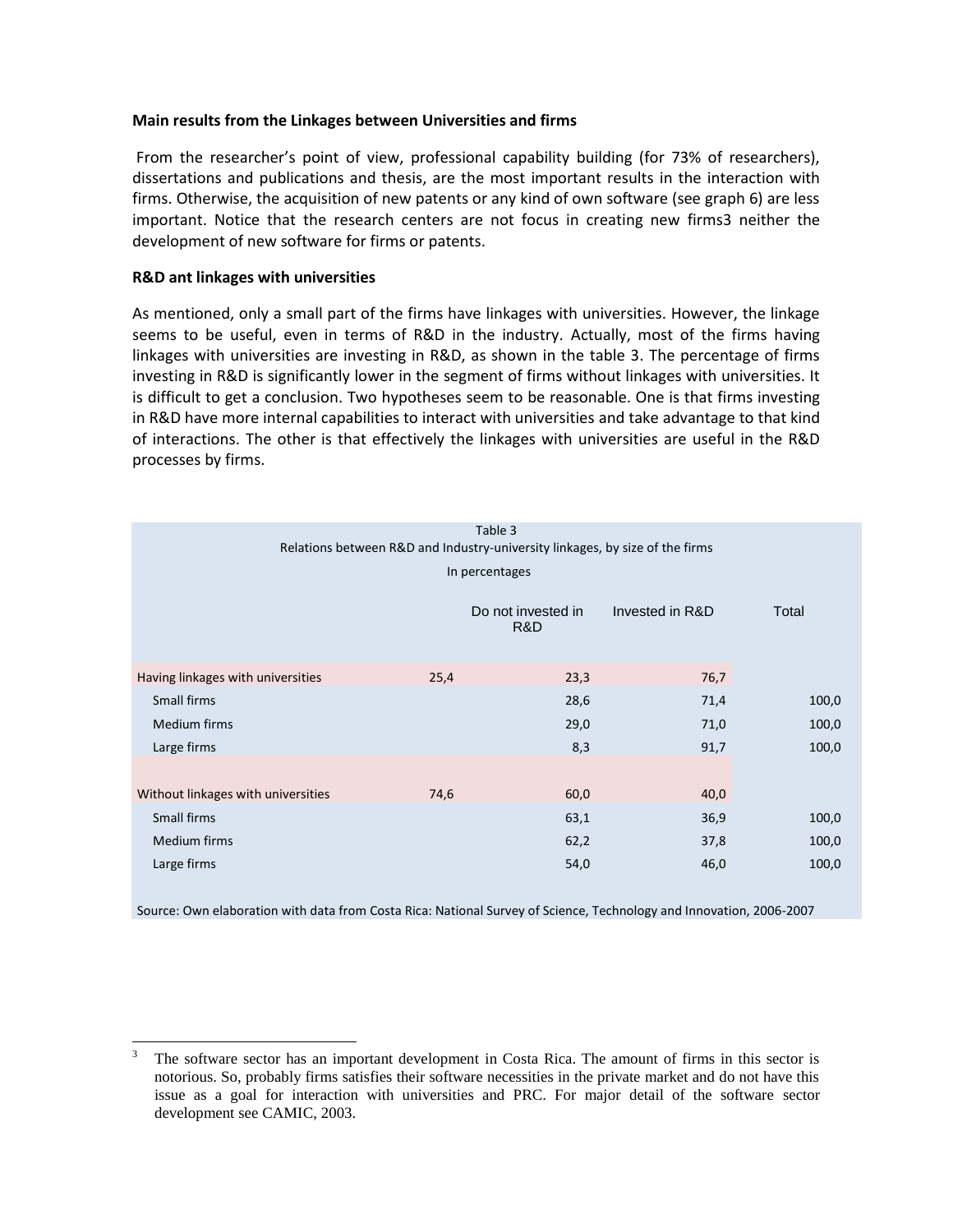



#### **Obstacles for linkages**

The recognition of internal and external obstacles give us an idea of how important these are in universities-firms linkages, in a way that manifest an important phenomenon related not only with the universities dynamic but with the socioeconomic characteristics of the surroundings. Bureaucracy in universities and research centers is recognized as one of the main obstacles when executing and formulating projects. Lack of knowledge of activities realized by centers and the costs of investigation are other important obstacles (see graph 7). Even when some of these aspects have been discussed, not so much have been done to improve them. The role of public policies may be crucial as facilitator agent for better linkages, but an important responsibility falls on the universities and research centres, which must promote mechanisms that facilitate interactions with the industry.



Source: Own elaboration based on Universities and PRC

Source: Own elaboration based on the survey to Universities and PRC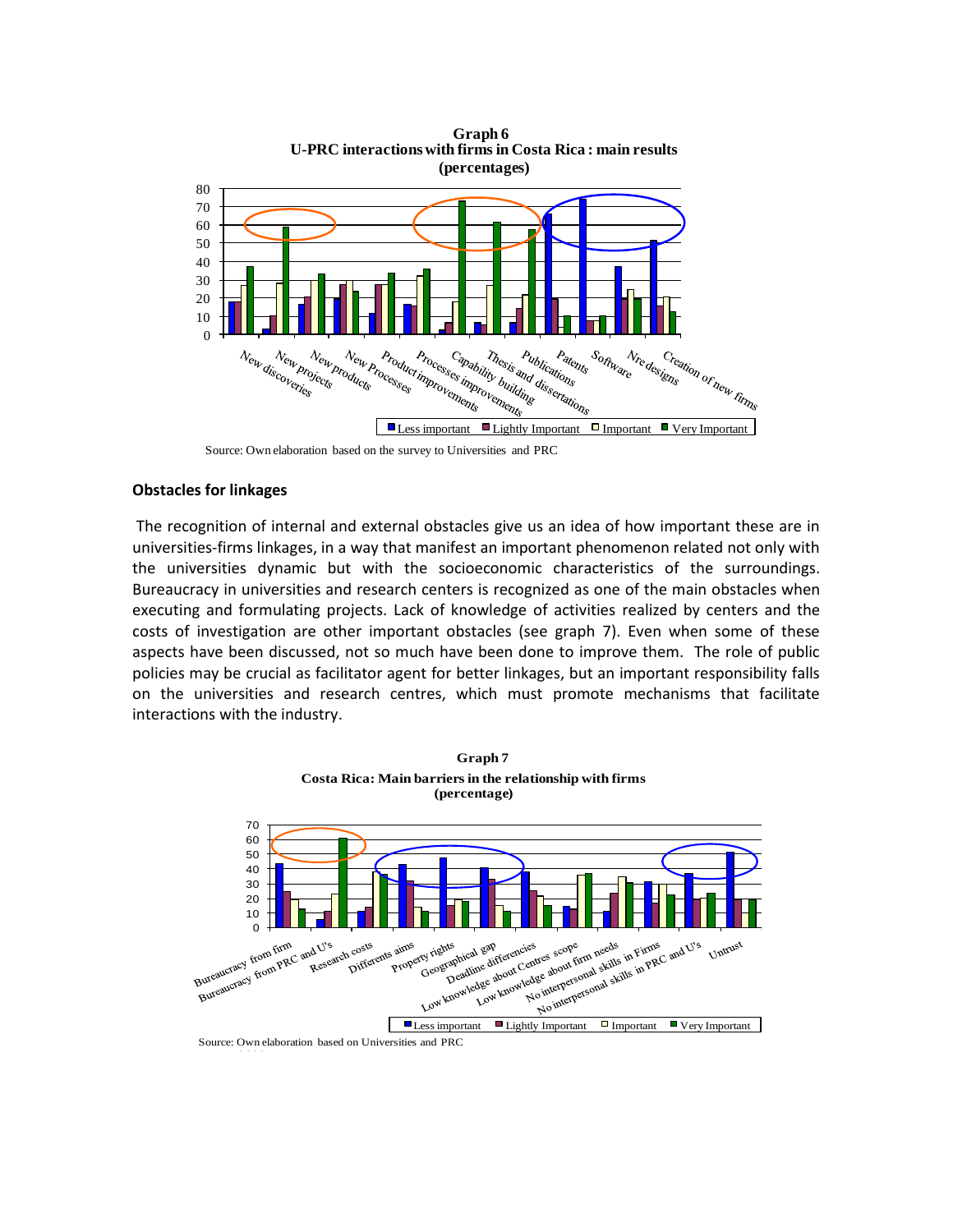# 4.3 Interactions from the Firm's Perspectives.

The results on this section come from a national effort to generate indicators on science, technology and innovation, brought by the National Ministry of Science and Technology of Costa Rica (MICIT), with support of several organizations, among them CINPE / UNA. From a special module within the survey applied to firm sector, was possible to detect 33% of the firms in the country with linkages related to universities or public research centres (PRC). Such percentage, low in relative terms, evidences challenges both for universities and firms, where interactions based on trust and recognition of mutual benefits are the axis for collaboration schemes.

| TABLE <sub>4</sub>                                                                                                      |                |                       |              |  |
|-------------------------------------------------------------------------------------------------------------------------|----------------|-----------------------|--------------|--|
| FIRMS' OPINION ABOUT THE COLLABORATIONS WITH UNIVERSITIES AND/OR                                                        |                |                       |              |  |
| PUBLIC RESEARCH CENTRES, ACCORDING OBJECTIVES, LEVEL OF IMPORTANCE                                                      |                |                       |              |  |
| -PERCENTAGES-                                                                                                           |                |                       |              |  |
| Objectives of the collaboration                                                                                         | Less Important | <b>Very Important</b> | <b>TOTAL</b> |  |
| In order to have an earlier contact with future professionals                                                           | 48,40%         | 51.60%                | 100,00%      |  |
| To support quality control process                                                                                      | 51,60%         | 48,40%                | 100,00%      |  |
| To contract important researches for normal innovation activities of                                                    |                |                       |              |  |
| the firm (complementary activities)                                                                                     | 52,40%         | 47,50%                | 100,00%      |  |
| To use labs and other resources available on U's and PRC.                                                               | 50,00%         | 50,00%                | 100,00%      |  |
| Technology transfer from U's and PRC                                                                                    | 55,60%         | 44,30%                | 100,00%      |  |
| In order to get technological support from researches to problem                                                        |                |                       |              |  |
| solving                                                                                                                 | 37,90%         | 62,10%                | 100,00%      |  |
| To increase the limited capability of the firm to knowledge absorption                                                  | 49,20%         | 50.80%                | 100,00%      |  |
| To get information about engineers or scientists on R&D fields                                                          | 54,00%         | 46.00%                | 100,00%      |  |
| To obtain information on R&D tendencies                                                                                 | 58,10%         | 42,00%                | 100,00%      |  |
| To contract research that the firm cannot develop (substitutive                                                         |                |                       |              |  |
| activities)                                                                                                             | 68,60%         | 31,50%                | 100,00%      |  |
| In order to test products or processes                                                                                  | 61,30%         | 38,70%                | 100,00%      |  |
| Notes: Percentages are regarding 124 firms that have had any relationship with Public Research Centres or Universities. |                |                       |              |  |
|                                                                                                                         |                |                       |              |  |
| Source: National Survey of Science, Technology and Innovation. Costa Rica, 2008. MICIT-CINPE/UNA.                       |                |                       |              |  |

62% of the cases with any kind of interactions with research centres considered that specific problem solving is the main reason to have collaboration with PRC. The mechanism in practice has been based on professional consultancy. Around 50% of the firms contact universities or PRC for their availability of laboratories or other resources, including the possible support on quality control. Another motive of interaction for 51% of firms is the possibility of having early contact with the students and academic departments. This gives the opportunity to strengthen future professional recruitment. For the industry sector, key objectives as research and development are not important objectives to generate interactions with universities and research centers.

One important aspect is that a 64% of the firms with linkage experiences consider this as successful in terms of reaching the goals they have proposed. In addition, 25% of the firms have actual interactions and think that the objectives are going to be reached on time and as planned.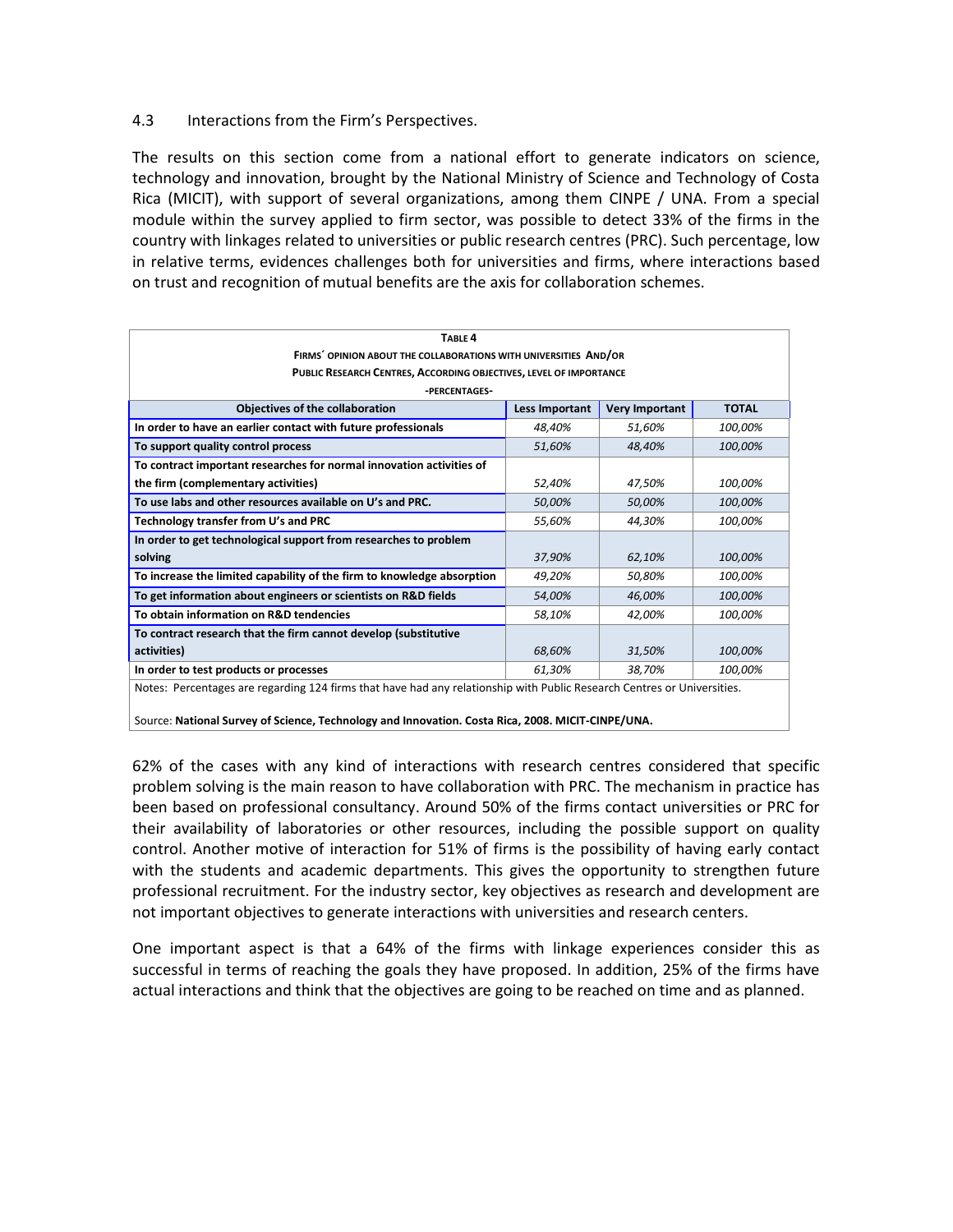| TABLE 5                                                                                                                 |            |  |  |
|-------------------------------------------------------------------------------------------------------------------------|------------|--|--|
| SUCCESSFUL LEVEL OF COLLABORATION BETWEEN UNIVERSITIES AND PUBLIC RESEARCH CENTRES WITH THE INDUSTRY                    |            |  |  |
| (IN TERM OF ACHIEVEMENT OF OBJECTIVES)                                                                                  |            |  |  |
|                                                                                                                         | Percentage |  |  |
| a) Yes, Collaboration have been successful to reach the objectives                                                      | 63,7%      |  |  |
| b) No, Collaboration have not been successful to reach the objectives                                                   | 8.9%       |  |  |
| c) Collaboration is ongoing, but objectives will be reached on time                                                     | 25,0%      |  |  |
| d) Collaboration is ongoing, but objectives will not be reached                                                         | 2,4%       |  |  |
| <b>TOTAL:</b>                                                                                                           | 100,0%     |  |  |
| Notes: Percentages are regarding 124 firms that have had any relationship with Public Research Centres or Universities. |            |  |  |
| Source: National Survey of Science, Technology and Innovation. Costa Rica, 2008. MICIT-CINPE/UNA.                       |            |  |  |

# 5. Conclusions

One possible contribution of universities to sustainable development is by the influence on innovation and technological change in firms. The responsibility of universities is to orient their research agendas considering the different dimensions of sustainable development. The curricula must be actualized in order to produce professionals that solve problems considering the principles of sustainable development. The linkages with the industry must be also oriented by the principles of sustainable development, especially in those projects that directly contribute to R&D processes.

We may conclude that universities and public research centers have been doing important efforts in science and technology fields in Costa Rica. Actually, most of the R&D efforts in the country are done in the universities and public research institutes. Because of that, the kind of research developed by universities is very relevant in the country. However, several limitations avoid stronger interactions with the industry, hindering innovation processes. Many of those limitations are originated inside the universities and public research centers. Most of the may be overcome with institutional changes to avoid the bureaucracy and excess of requirements that delay the links with firms.

It is crucial to strengthen the trust among different actors. A positive indicator, in spite of the small amount of firms having linkages with universities, is the high level of satisfaction with the results. There is some accumulated experience, as demonstrated in several projects, like in the biotech sector. Therefore, there is a clear space to improve the contribution by universities and public research centers to innovation processes in the industry. Strengthen of collaboration networks seem to be the clear mechanism to improve the contributing of universities and research centers to innovation in the industry.

#### **References**

Breschi, S. and Malerba, F. (1997). Sectoral innovation Systems: Technological Regimes, Schumpeterian dynamics and special boundaries. Edquist, C. (Ed), Systems of Innovation Technologies, Institutions and Organizations. London, Francis Pinter.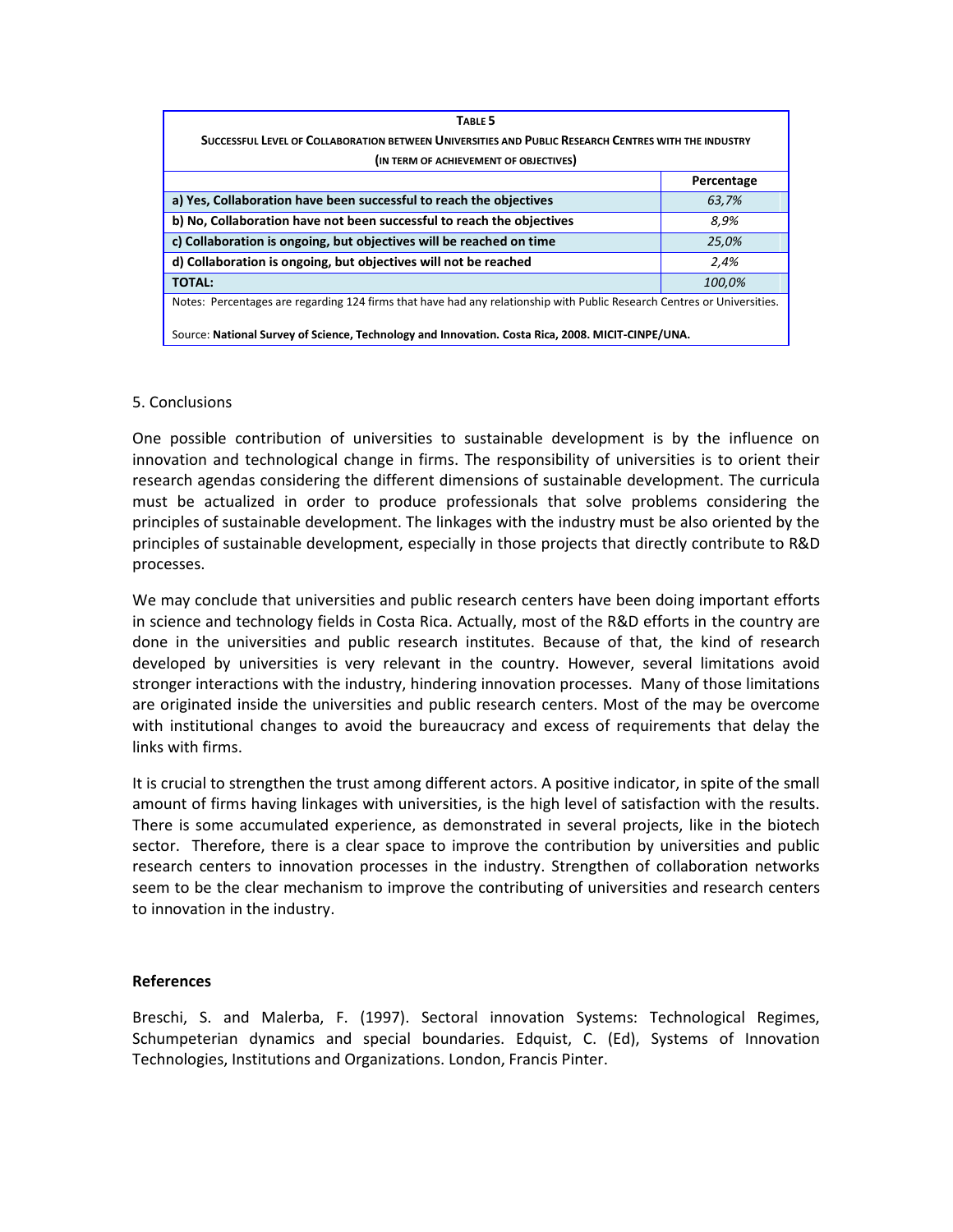CAMTIC. 2003. *La Industria del Software en Costa Rica: Bases para la definición de un plan estratégico Nacional*. CINPE / UNA. Heredia, Costa Rica

Centro Nacional de Biotecnología (CENIBiot), 2006. *Plan operativo Global 2006-2010*. Ministerio de Ciencia y Tecnología. San José, Costa Rica

Centro de Investigación en Biotecnología (CIB), 2008. *Informe de Gestión del Centro de Investigación en Biotecnología*. Instituto Tecnológico de Costa Rica.

Cohen, W.M., Levinthal, D.A. (1990), "Absorptive capacity: a new perspective on learning and innovation", *Administrative Science Quarterly*, Vol. 35 No.1, pp.128-52.

Edquist, Charles (ed) (1997). System of Innovation: Technologies, Institutions and Organizations. Pinter, London and Washington.

Edquist, C. and Johnson, B. (1997). 'Institutions and organisations in systems of innovation', in C. Edquist (ed.) Systems of Innovation: Technologies, Institutions and Organizations. London and Washington: Pinter/Cassell Academic.

Edquist, C (2001). The Systems of Innovation Approach and Innovation Policy: An account of the state of the art. Lead paper presented at the DRUID Conference, Aalborg, June 12-15, 2001, under theme F: 'National Systems of Innovation, Institutions and Public Policies'. Draft.

Freeman C. (1991). The nature of innovation and the evolution of productive system, OECD-TEP, Technology and productivity, the challenge for economic policy, TEP Program

Fundación CYD, 2003. *La Universidad y empresa española*. Fundación Conocimiento y Desarrollo. Madrid España

Lundvall, B.-Å. (1988): "Innovation as an Interactive Process: From User-Supplier Interaction to the National System of Innovation", in Dosi et al. (eds.), op. cit., pp. 349-369.

Lundvall, B.-Å. (ed.) (1992): National Systems of Innovation: Towards a Theory of Innovation and Interactive Learning, London, Pinter Publishers.

Malerba, F. and Orsenigo, L. (1990): "Technological Regimes and Patterns of Innovation: A Theoretical and Empirical Investigation of the Italian Case," in A. Heertje and M. Perlman (eds.), Evolving Technology and Market Structure, Ann Arbor, Michigan University Press, pp. 283-305.

Malerba F., Orsenigo L. (1993a), 'Technological Regimes and Firm Behaviour', Industrial and Corporate Change, vol. 2, No 1,pp. 45-71

Malerba, F. and Orsenigo, L. (1995): "Schumpeterian Patterns of Innovation," Cambridge Journal of Economics, 19 (1), pp. 47-65.

MICIT. 2008. *Encuesta Nacional de Ciencia, Tecnología e Innovación.* San José, Costa Rica

Mideplan. 2006. *Plan Nacional de Desarrollo 2006-2010.* Gobierno de Costa Rica